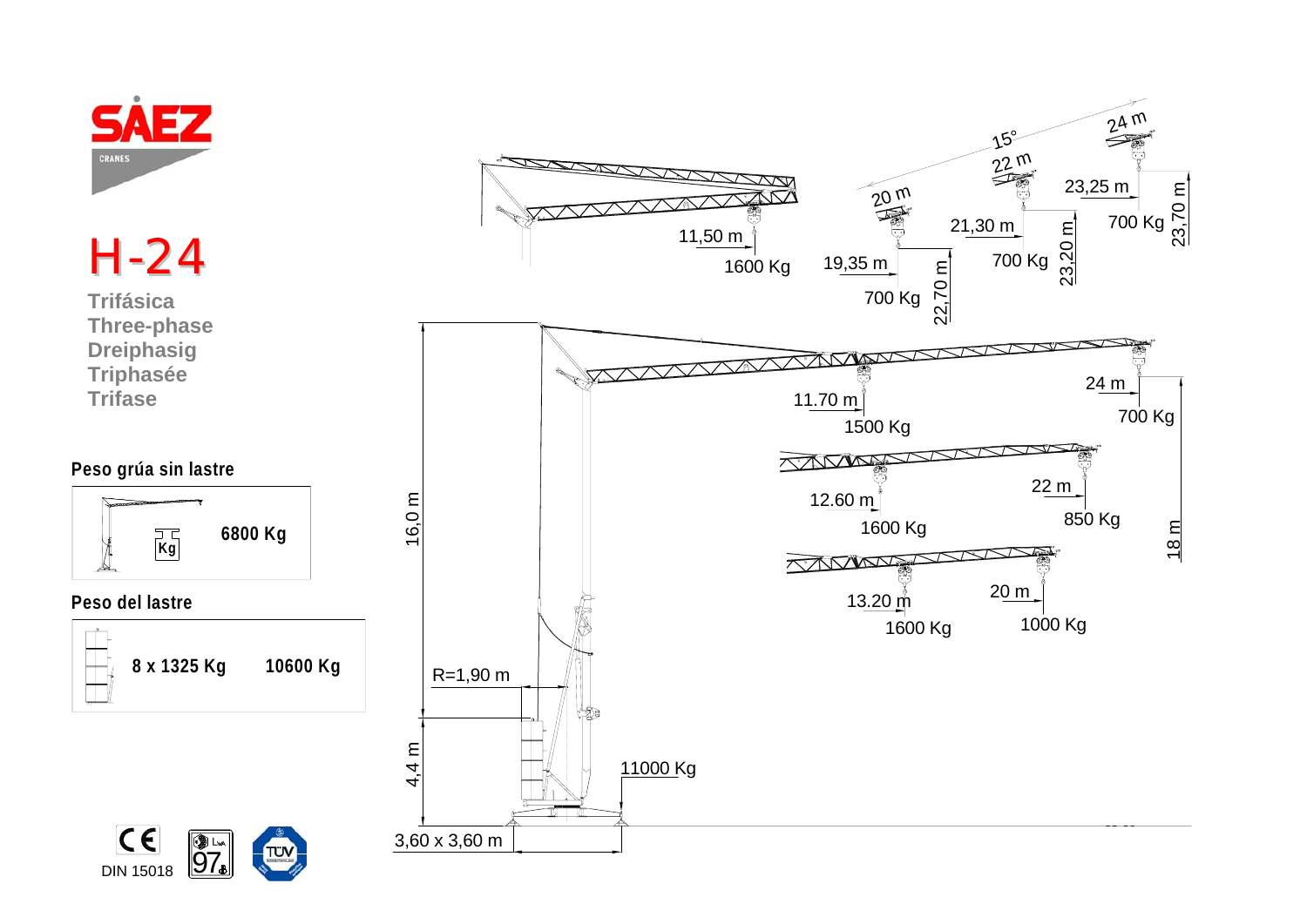



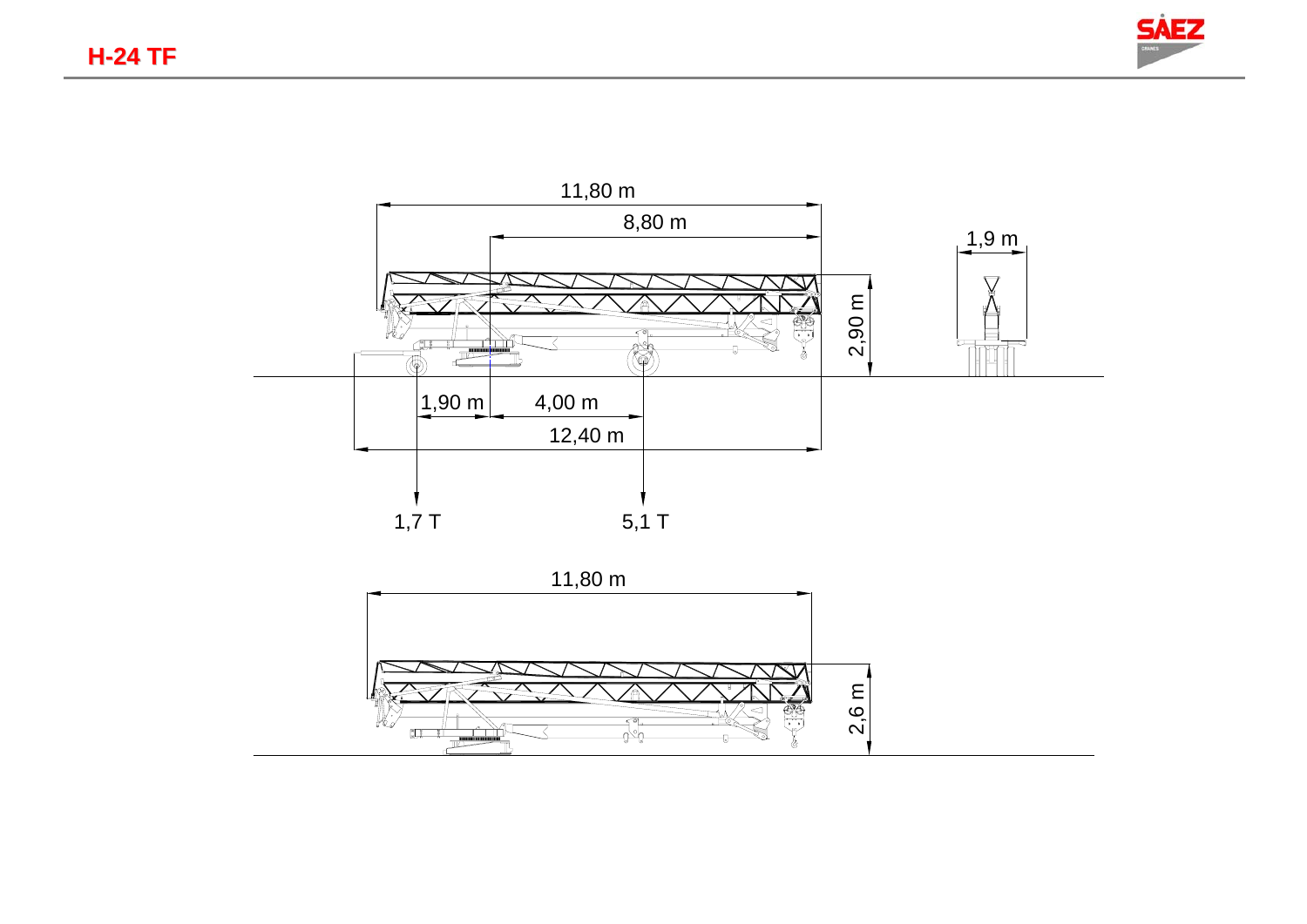**Curvas de cargas Load diagrams Lastkurven Courbes de charges Curve di carico**





## **STANDARD**

| 14   | 16   | 18   | 20   | 22  | 24  | m  |
|------|------|------|------|-----|-----|----|
| 1305 | 1120 | 975  | 865  | 775 | 700 | Kg |
|      |      |      |      |     |     |    |
| 14   | 16   | 18   | 20   | 22  | m   |    |
| 1425 | 1225 | 1070 | 950  | 850 | Kg  |    |
|      |      |      |      |     |     |    |
| 14   | 16   | 18   | 20   | m   |     |    |
| 1500 | 1290 | 1130 | 1000 | Kg  |     |    |
|      |      |      |      |     |     |    |

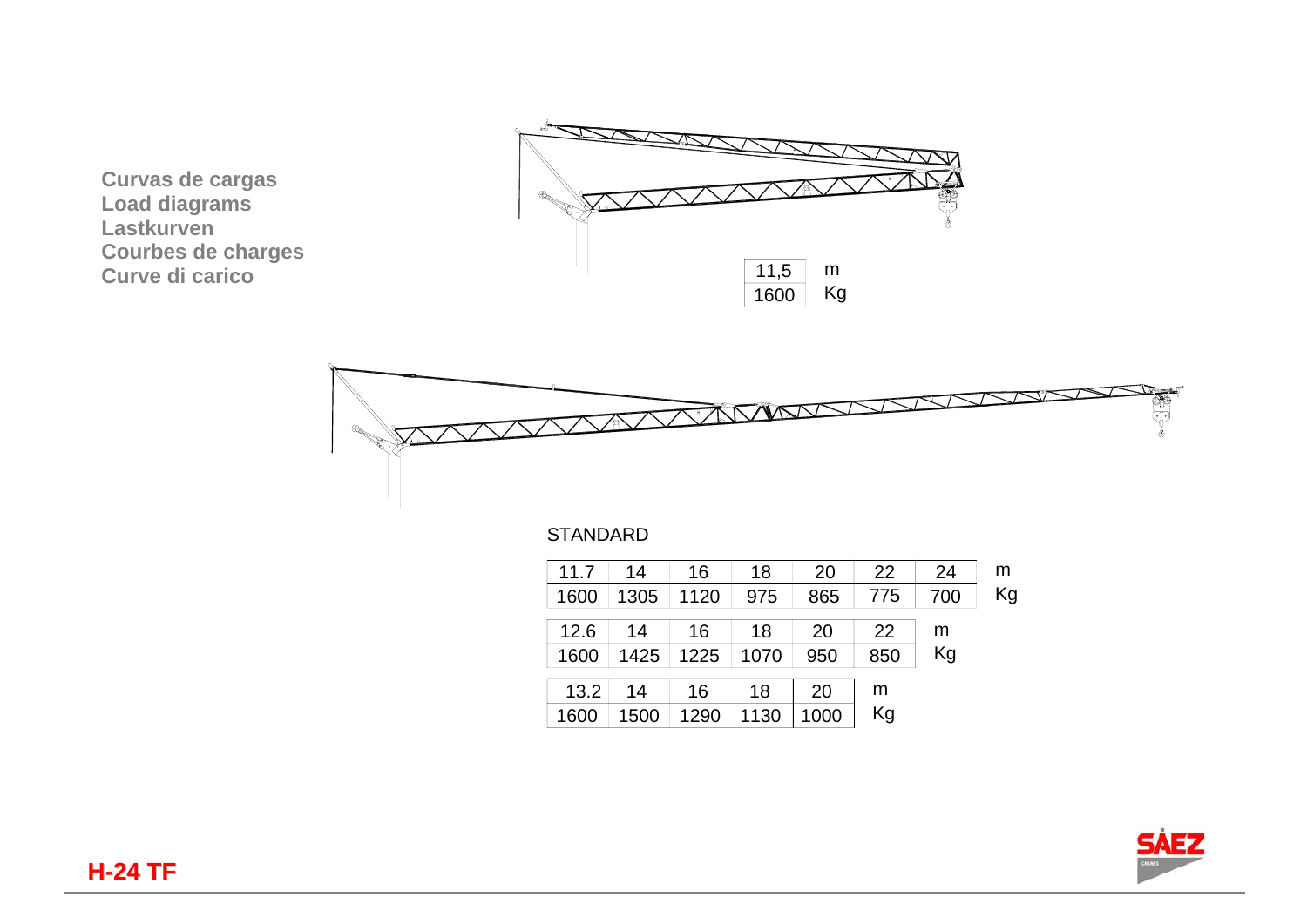



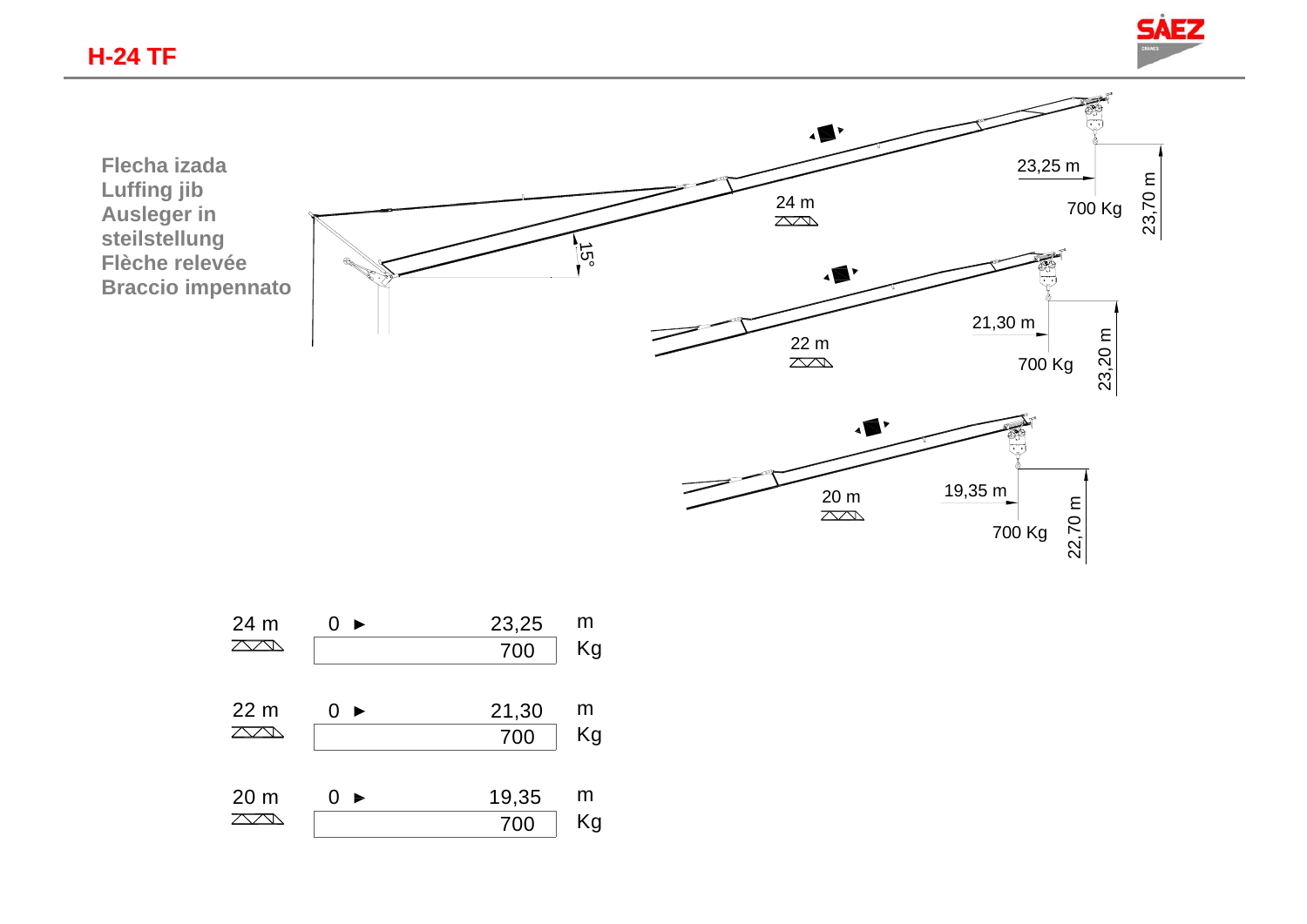**Mecanismos Mechanisms Antriebe Mécanismes Meccanismi** 

| 7.5Hp (5.5Kw)<br>H.B.G. 18 S/R Ø10mm  |      |       |      |      |     |  |  |
|---------------------------------------|------|-------|------|------|-----|--|--|
|                                       |      | m/min | 6    | 18   | 36  |  |  |
| <b>INVERTER</b>                       | 105m | Kg    | 1600 | 1600 | 800 |  |  |
|                                       |      | Kw    | 1,3  | 5,5  | 5,5 |  |  |
|                                       |      | m/min | 37   |      |     |  |  |
| <b>INVERTER</b>                       | Kw   | 1,1   |      |      |     |  |  |
| r.p.m<br>N.m<br><b>INVERTER</b><br>Kw |      |       | 0,25 | 0,5  | 0,8 |  |  |
|                                       |      |       | 25   |      |     |  |  |
|                                       |      | 2,2   |      |      |     |  |  |

- Elevación / Hoisting / Heben / Levage / Sollevamento
- Distribución / Trolleying / Katzfahren / Distribution / Ditribuzione
- Orientación / Slewing / Schwenken / Orientation / Rotazione
- $\vec{p}$  Montaje / Erection / Montage / Montage / Montaggio

| <b>CEI 38</b><br>IEC <sub>38</sub> | 400 V<br>50 Hz | 380 V<br>60 Hz | 40 kVA | 4x10mm <sup>2</sup> |
|------------------------------------|----------------|----------------|--------|---------------------|
|------------------------------------|----------------|----------------|--------|---------------------|

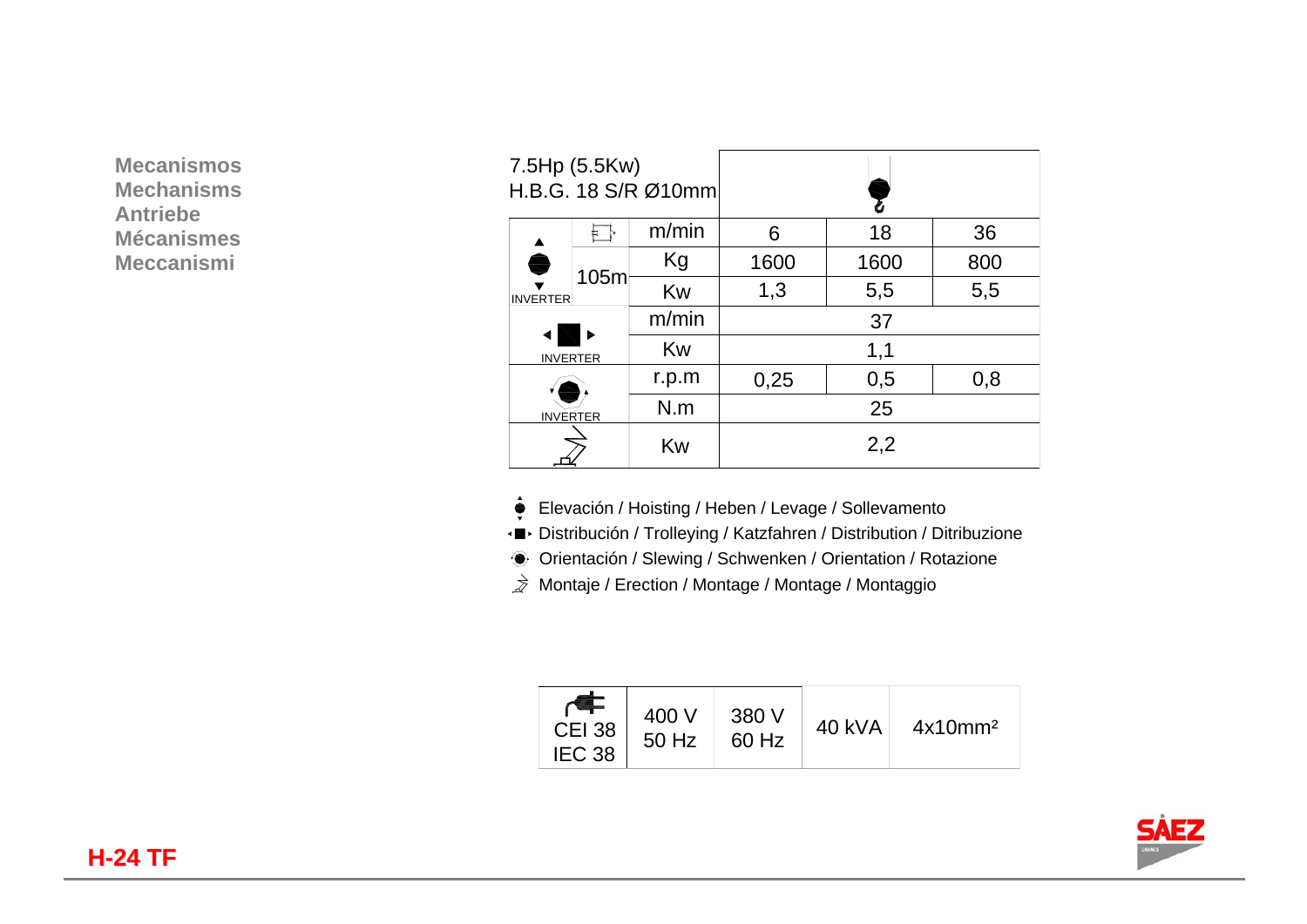



**Montaje Erection Montage Montage Montaggio**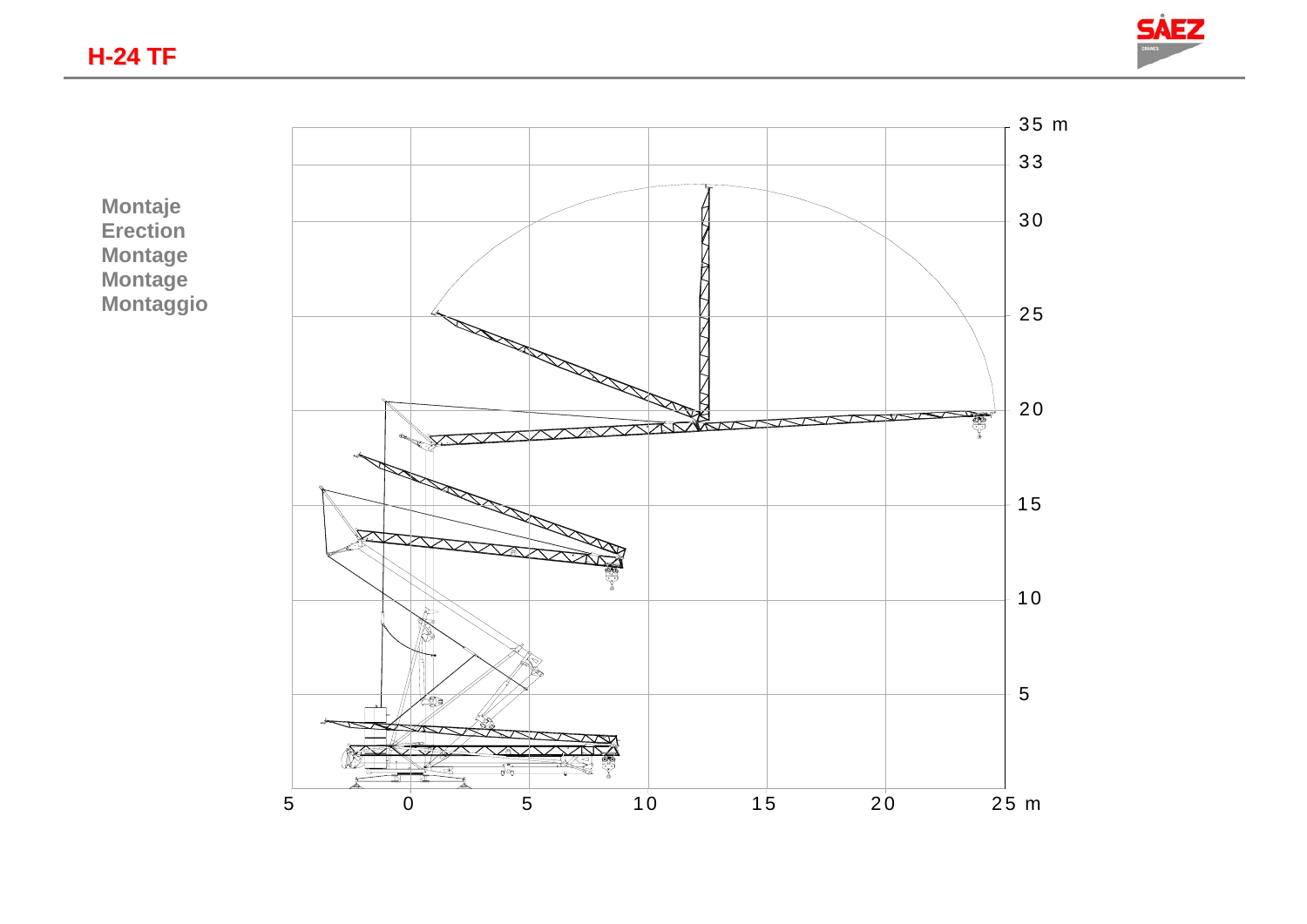|                                                                                                                                                               |     | L(m) | W(m) | H(m) | Kg  |
|---------------------------------------------------------------------------------------------------------------------------------------------------------------|-----|------|------|------|-----|
| Eje de transporte delantero<br>Road transport axle front / Transportachse vorne<br>Essieux de transport avant / Asse di trasporto<br>anteriore                | ′၀' | 1,96 | 0,96 | 1,00 | 312 |
| Eje de transporte trasero / Road transport<br>axlebehind / Transportachse hinten / Essieux<br>de transport arrière / Asse di transporto<br>posteriore         |     | 0,89 | 2,40 | 0,89 | 346 |
| Eje de transporte trasero con freno<br>Transportachse hinten mit brense<br>Essieux de transport arrière avec frein<br>Asse di transporto posteriore con freno |     | 1,25 | 2,40 | 1,35 | 690 |